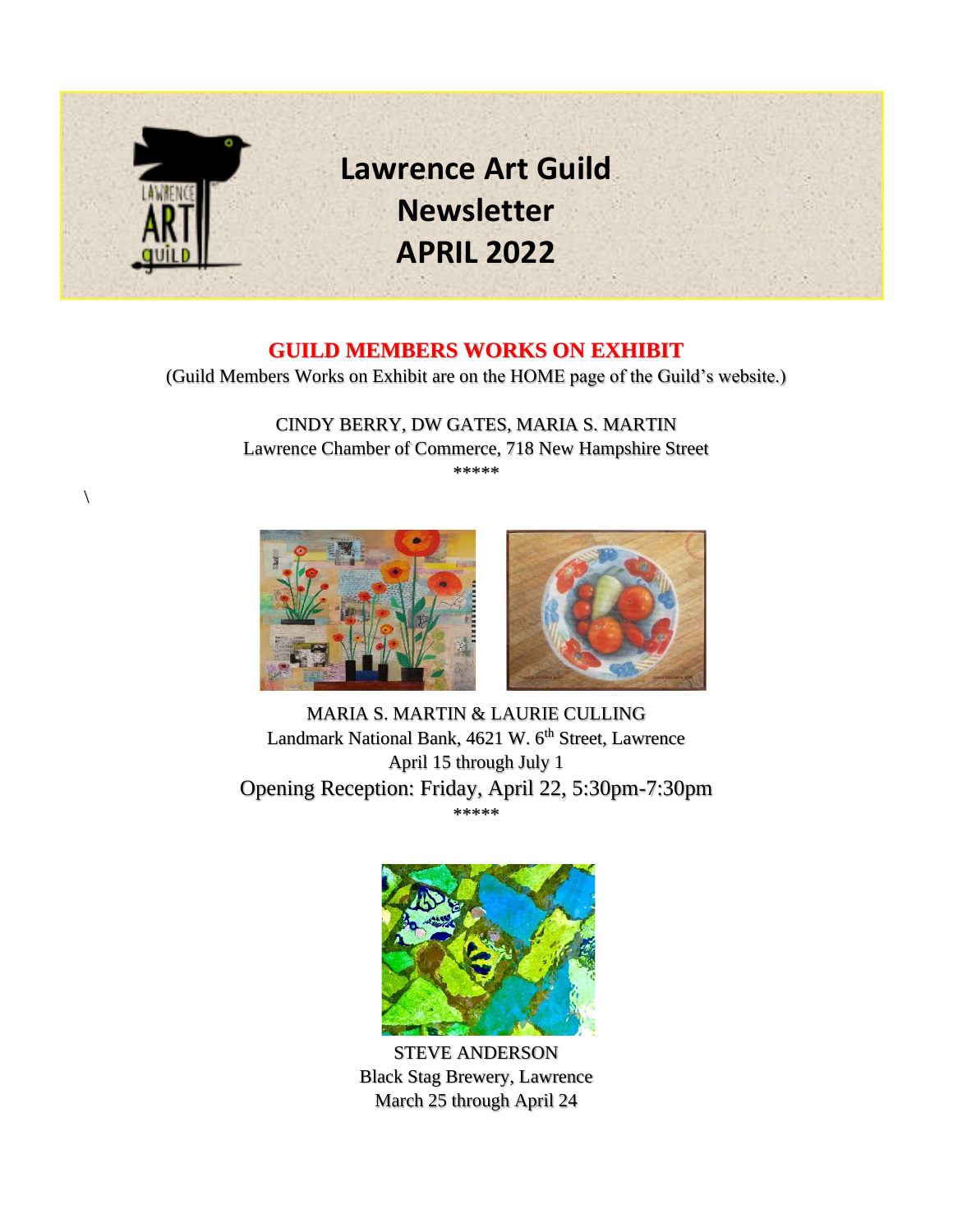

TONI BROU Wheatfields Bakery Café, Lawrence March 7 through April 30 \*\*\*\*\*

> NOT Not Image Available

BERT HULL Black Stag Brewery, Lawrence April 29 through May 22 \*\*\*\*\*



 MARIA S. MARTIN Tallgrass Studios, 840 Delaware, Suite 2 Warehouse Arts District April 29 through May 2 Opening Reception: April 29, 5:30-8:30 pm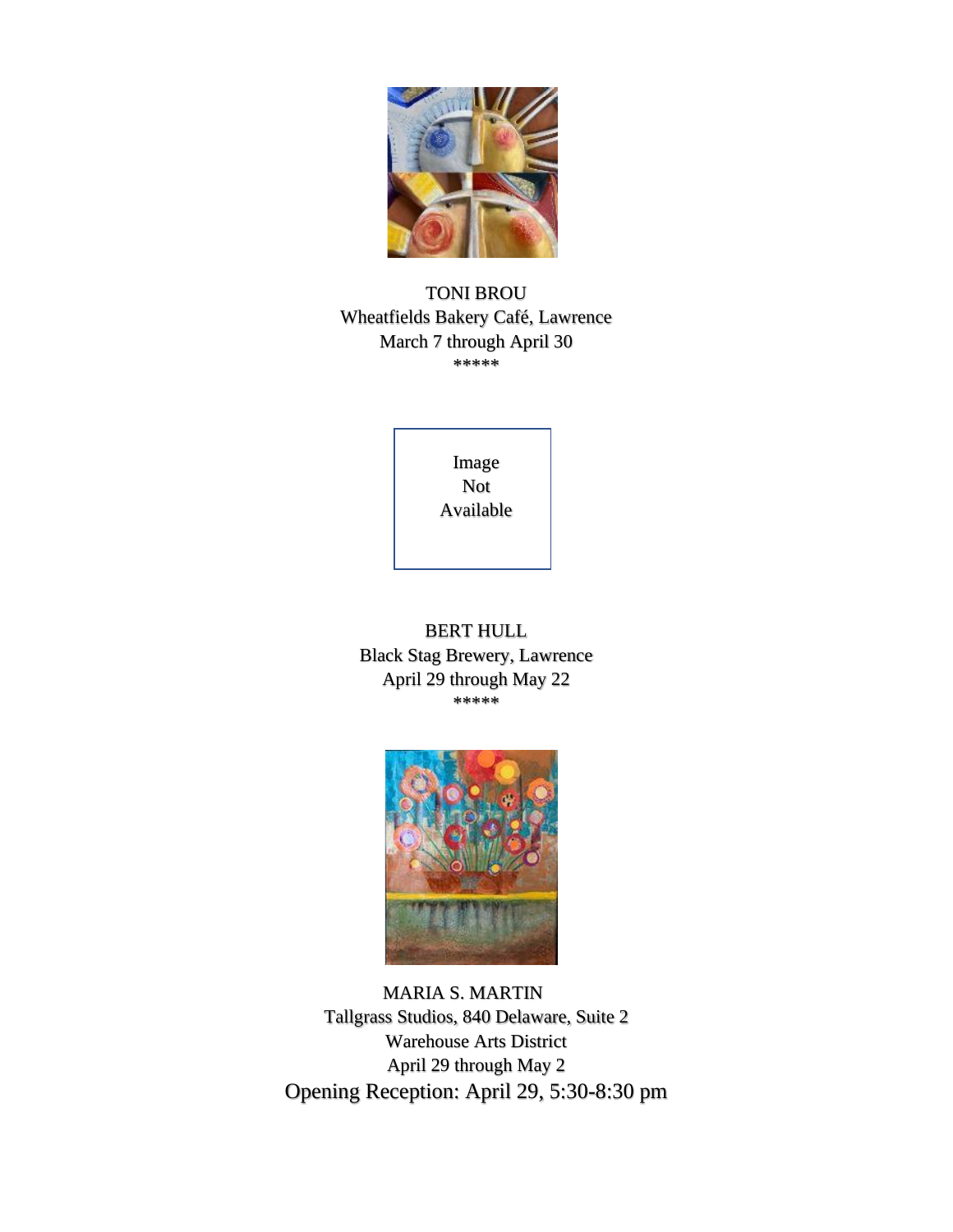

## SYMPHONY IN THE FLINT HILLS PRAIRIE ART EXHIBIT AND AUCTION Symphony in the Flint Hills Gallery, Cottonwood Falls April 30 through June 14 Guild Members juried in the exhibit and auction are: Kristine Luber, Maria Martin, Roura Young, David Zlotky

Signature Event: Kansas City Symphony in the Flint Hills, June 11 Irma's Pasture, Chase County, KS \*\*\*\*\*

# **LAWRENCE ART GUILD MONTHLY MEETINGS**

6:30 pm - 8:00 pm Art Emergency, 721 E. 9<sup>th</sup> Street East Lawrence Warehouse Arts District

April 25, 2022

May 16, 2022 Guild Annual Meeting

June 20, 2022

July, 2022 No Meeting

August 15, 2022 Art in the Park Special Meeting